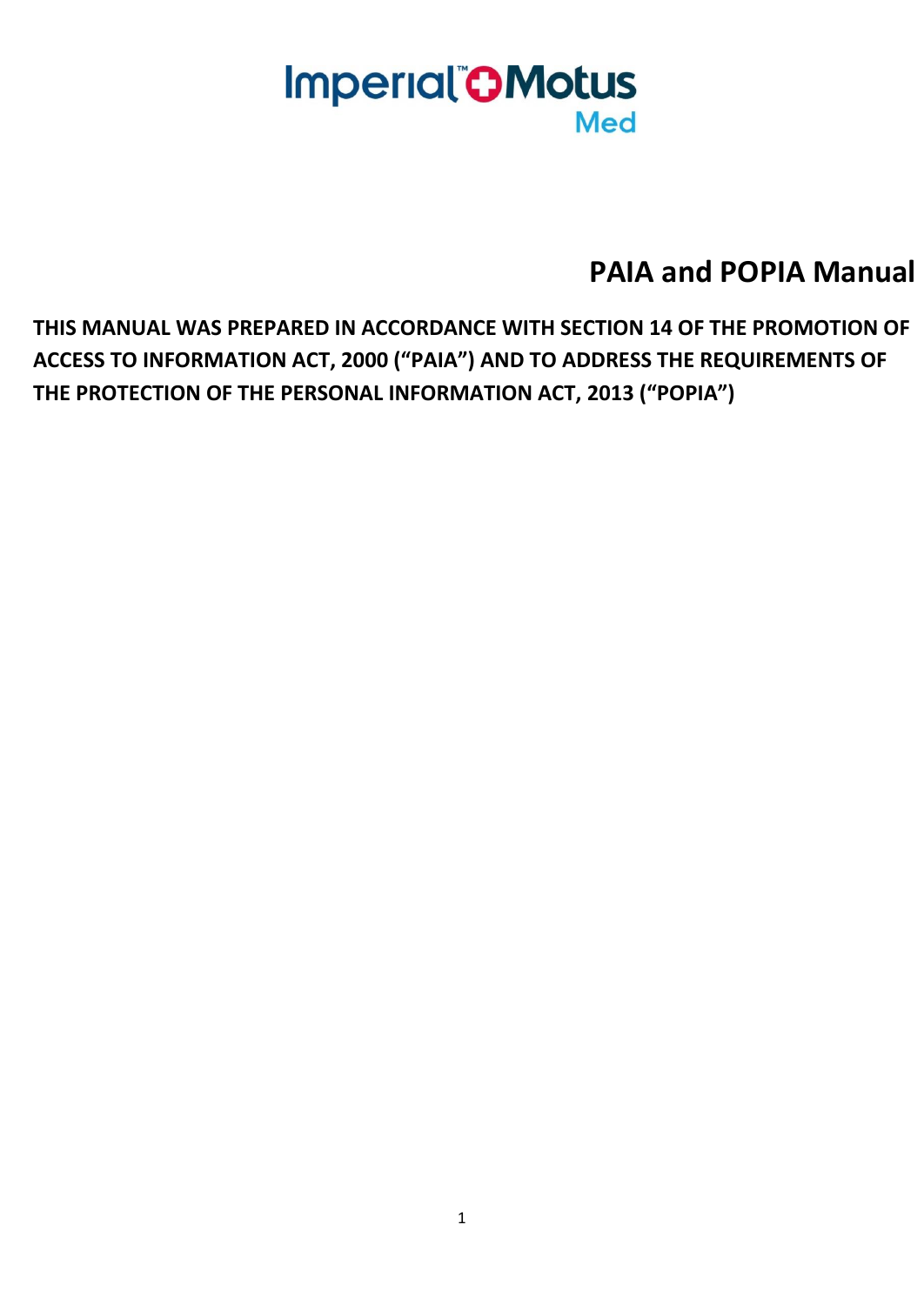#### Contents

| 2. |  |
|----|--|
| 3. |  |
|    |  |
| 5. |  |
| 6. |  |
| 7. |  |
| 8. |  |
| 9. |  |
|    |  |
|    |  |
|    |  |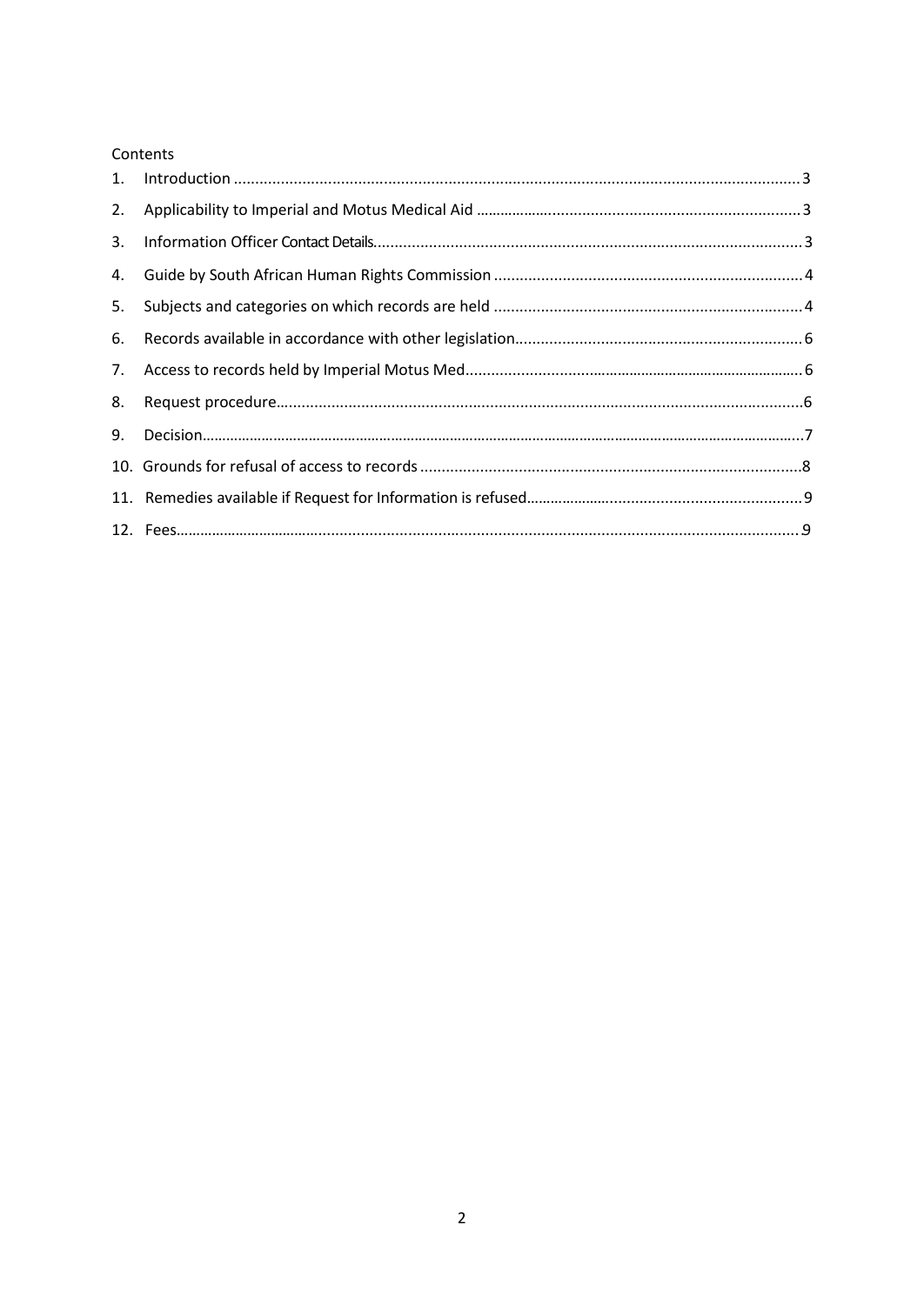# **PAIA AND POPIA Manual**

**This Manual was Prepared in accordance with Section 14 of Promotion of Access to Information Act of 2000 ("PAIA") and to address the requirements of the Protection of Personal Information Act, 2013 ("POPIA")**

#### **1. Introduction**

The Promotion of Access to Information Act, 2000, as amended, ("the Act") gives third parties the right to approach private bodies to request information held by them, which is required in the exercise and/or protection of any rights. On request, the public body is obliged to release such information unless the Act expressly states that the records containing such information may or must not be released. This manual informs requesters of procedural and other requirements which a request must meet as prescribed by the Act, and further incorporates or addresses the requirements of the Protection of Personal Information Act, 2013 ("POPIA").

It is important to note that the Act recognises certain limitations to the right of access to information, including, but not limited to, limitations aimed at the reasonable protection of privacy, commercial confidentiality, and effective, efficient and good governance, and in a manner which balances that right with any other rights, including such rights contained in the Bill of Rights in the Constitution of the Republic of South Africa.

This manual is available for inspection, free of charge, at the physical address of Imperial and Motus Medical Aid.

### **2. Applicability to Imperial and Motus Medical Aid**

Imperial Motus Med falls within the definition of **a private body**; therefore, the sections pertaining to private bodies will be applicable. Imperial Motus Med is a statutory body, established in terms of the Medical Schemes' Act of 1998. Accessto the records of all beneficiaries of the Scheme may be requested from the registered Information Officer.

### **3. Information Officer Contact Details**

Physical Address Waterkloof Marina 180 296 Orion Avenue Waterkloof Ridge 0181

#### **Information Officer: JJ Van Der Walt**

Telephone Number: +27 (0)83 251 4183

E-mail Address: [joh.vdwalt@yahoo.com](mailto:DLotter@mmltd.co.za) Website: [https://www.im](https://www./)perialmotusmed.co.za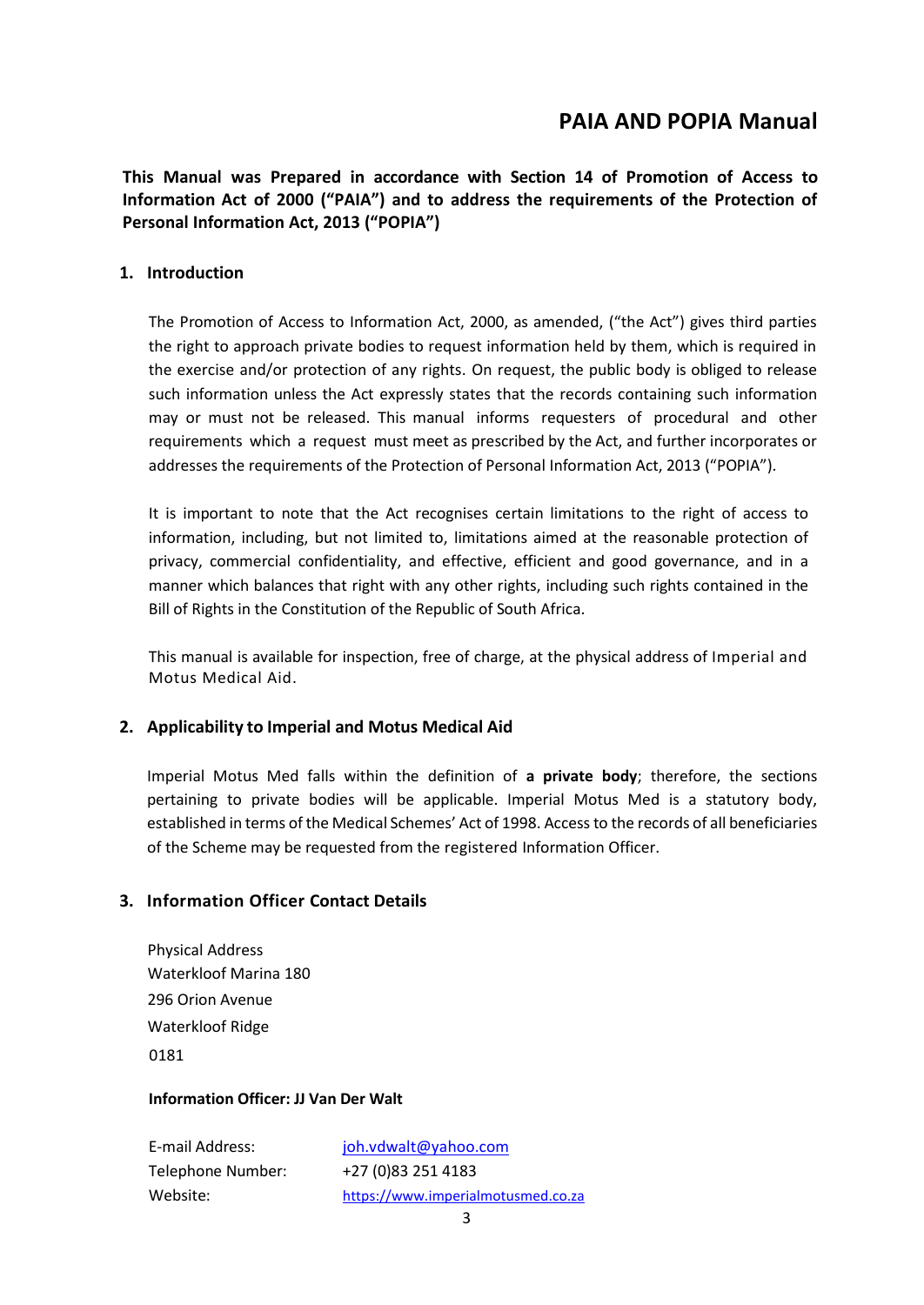## **4. Guide by South African Human Rights Commission**

The South African Human Rights Commission is required in terms of the Act to compile a guide in every official language, in an easily comprehensible form and manner, as may be required by a person who wishes to exercise any right contemplated in the Act.

Any enquiries regarding this guide should be directed to:

#### **Postal Address:**

The South African Human Rights Commission PAIA Unit The Research and Documentation Department Private Bag X2700 Houghton 2041

| Telephone Number: | +27(0) 11 484 8300      |
|-------------------|-------------------------|
| Fax Number:       | +27(0) 11 484 0582      |
| Email Address:    | paia@sahrc.org.za       |
| Website:          | http://www.sahrc.org.za |

## **5. Subjects and categories on which records are held by Imperial Motus Med**

| <b>Products and Services</b>                                             |                                         |  |  |  |
|--------------------------------------------------------------------------|-----------------------------------------|--|--|--|
| <b>Medical Scheme</b>                                                    | Management of restricted medical scheme |  |  |  |
|                                                                          |                                         |  |  |  |
| <b>Scheme Records</b>                                                    |                                         |  |  |  |
| Finance and supporting documentation                                     | Management Accounts & Annual Financial  |  |  |  |
|                                                                          | <b>Statements</b>                       |  |  |  |
| Actuarial                                                                | Performance Analysis & Forecasts        |  |  |  |
| <b>Managed Care</b>                                                      | Management of provider arrangements     |  |  |  |
| Administration & other service suppliers                                 | Supplier reporting                      |  |  |  |
|                                                                          |                                         |  |  |  |
| Subjects on which records are held                                       |                                         |  |  |  |
| <b>Principal Members</b>                                                 |                                         |  |  |  |
| Dependants                                                               |                                         |  |  |  |
| Trustees & Scheme Officials                                              |                                         |  |  |  |
|                                                                          |                                         |  |  |  |
| The following records are held in respect of the abovementioned subjects |                                         |  |  |  |
| Confidential                                                             | Contact details                         |  |  |  |
| Personal                                                                 | ID & CV                                 |  |  |  |
|                                                                          |                                         |  |  |  |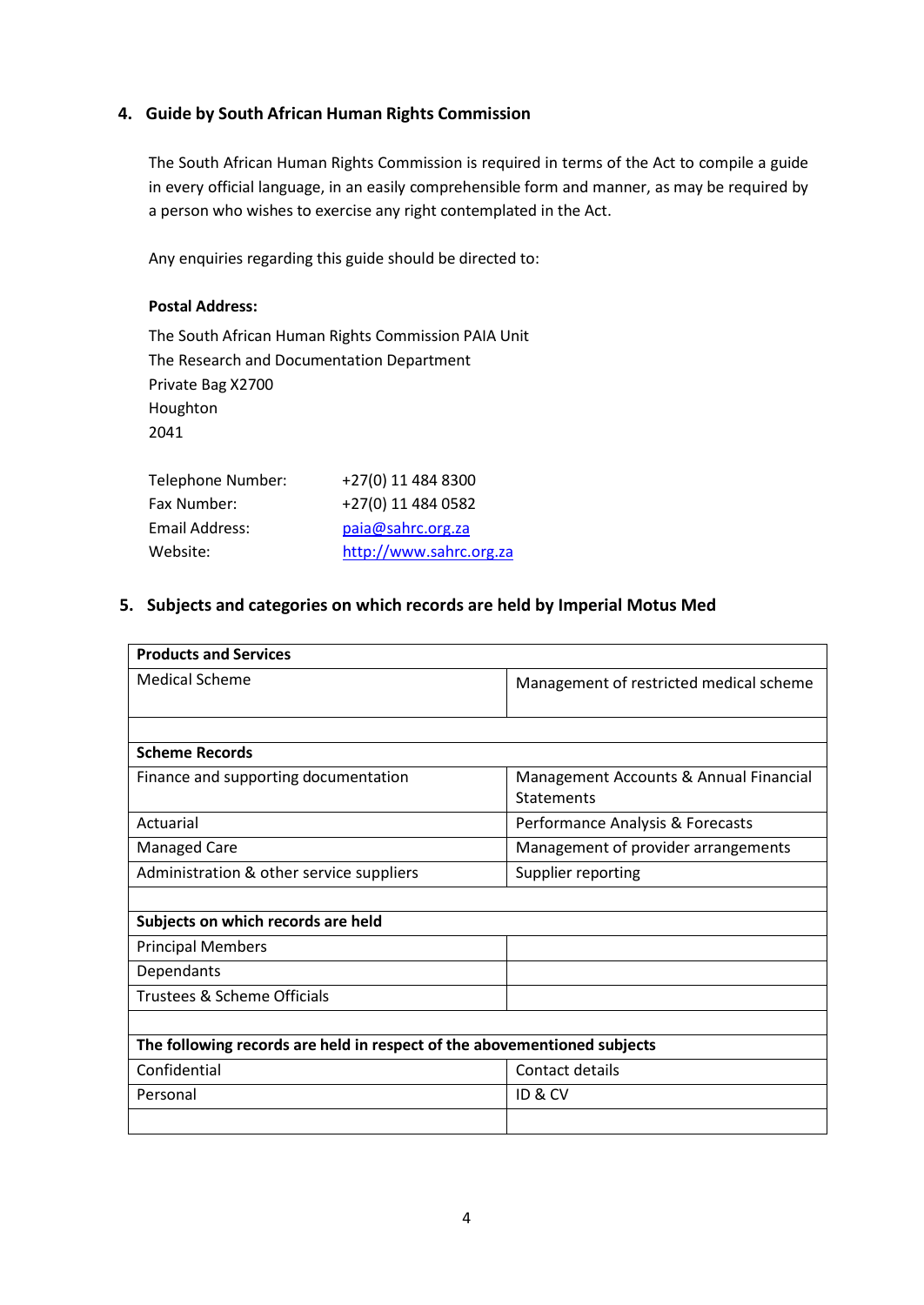5.1. The accessibility of the documents listed below may be subject to the grounds of refusal set out in this manual.

# 5.1.1. **Beneficiary Records:**

"Beneficiary" refers to any person who is registered as a beneficiary on Imperial Motus Med with or without a termination date, and utilizes benefits and services offered by the Scheme and includes, without limitation, members, dependants (spouse, common-law / fiancé, child, stepchild, parent, grandchild, adopted child, sister, brother, grandparents, niece, nephew).

Beneficiary Records may include the following:

- $\checkmark$  Personal records provided by the members;
- $\checkmark$  Records provided by a third party relating to the beneficiary;
- $\checkmark$  Conditions of membership;
- $\checkmark$  Correspondence relating to beneficiary records.

### 5.1.2. **Participating Employer Records**

A "participating employer" refers to any natural or juristic entity that participates in Imperial Motus Med.

Participating Employer Records may include the following:

- $\checkmark$  Records provided by Imperial Motus Med to an intermediary;
- $\checkmark$  Records generated by or within Imperial Motus Med relating to participating employers, including transactional records.

#### 5.1.3. **Finance**

- $\checkmark$  Financial records
- ✓ Actuarial records

#### 5.1.4. **Client care**

- $\checkmark$  Membership documents
- $\checkmark$  Applications
- $\checkmark$  Personal detail amendments
- $\checkmark$  Financial transactions
- $\checkmark$  Changes beneficiaries
- $\checkmark$  General information

#### 5.1.5. **Alternate**:

- ✓ Benefit Option records
- $\checkmark$  Operational records
- ✓ Information technology
- ✓ Member specific correspondence
- $\checkmark$  Regulatory-related records
- $\checkmark$  Rules of the Scheme
- $\checkmark$  Records held by Imperial Motus Med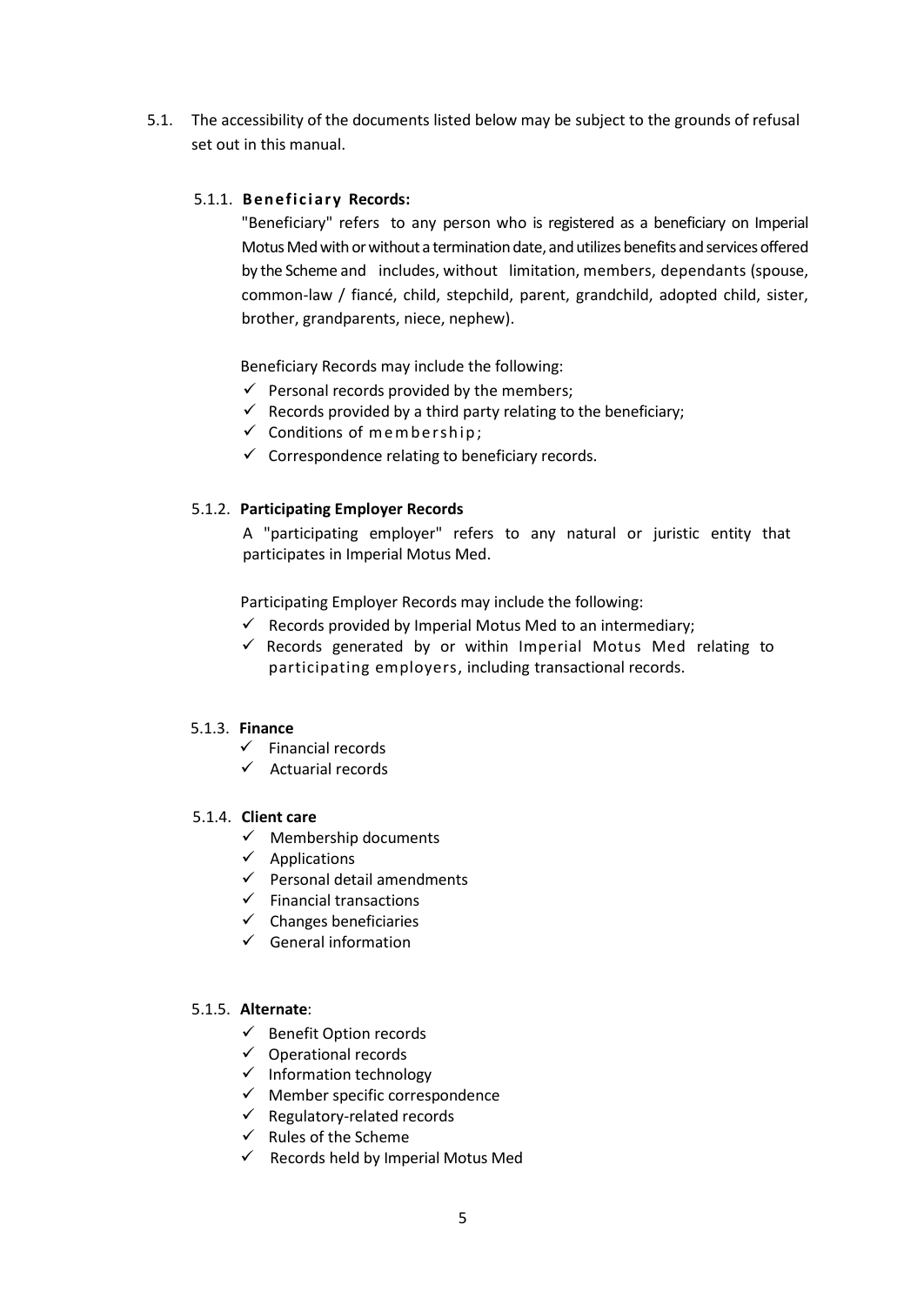5.2. These records include but are not limited to the records which pertain to Imperial Motus Med's own affairs.

#### 5.2.1. **Other Records**

Further records are held pertaining to:

- ✓ Trustees
- ✓ Committee members
- ✓ Employers
- ✓ Officials
- ✓ Intermediaries
- ✓ Service Providers

#### **6. Records available in accordance with other legislation**

A requester may also request information that is available in terms of other legislation. Medical Schemes Act 131 of 1998 Protection of Personal Information Act of 2013 The Promotion of Access to Information Act of 2000

### **7. Access to records held by Imperial Motus Med**

Records held by Imperial Motus Med will be accessed only once the prerequisite requirements for access have been met by a requester. A requester is any person making a request for access to a record of or held by Imperial Motus Med. There are two types of requesters:

#### **7.1. Personal requester**

A personal requester is a requester who is seeking access to a record containing personal information about the requester.

Imperial Motus Med will voluntarily provide the requested information or give access to any record with regard to the requester's personal information. The prescribed fee for reproduction of the information requested will be charged.

#### **7.2. Other requester**

This requester (other than a personal requester) is entitled to request access to information on third parties. However, Imperial Motus Med is not obliged to voluntarily grant access. The requester must fulfil the prerequisite requirements for access in terms of the Act, including the payment of a request and access fee.

### **8. Request procedure**

8.1. A requester requiring access to information held by Imperial Motus Med must complete the prescribed Form C published on the Scheme'swebsite.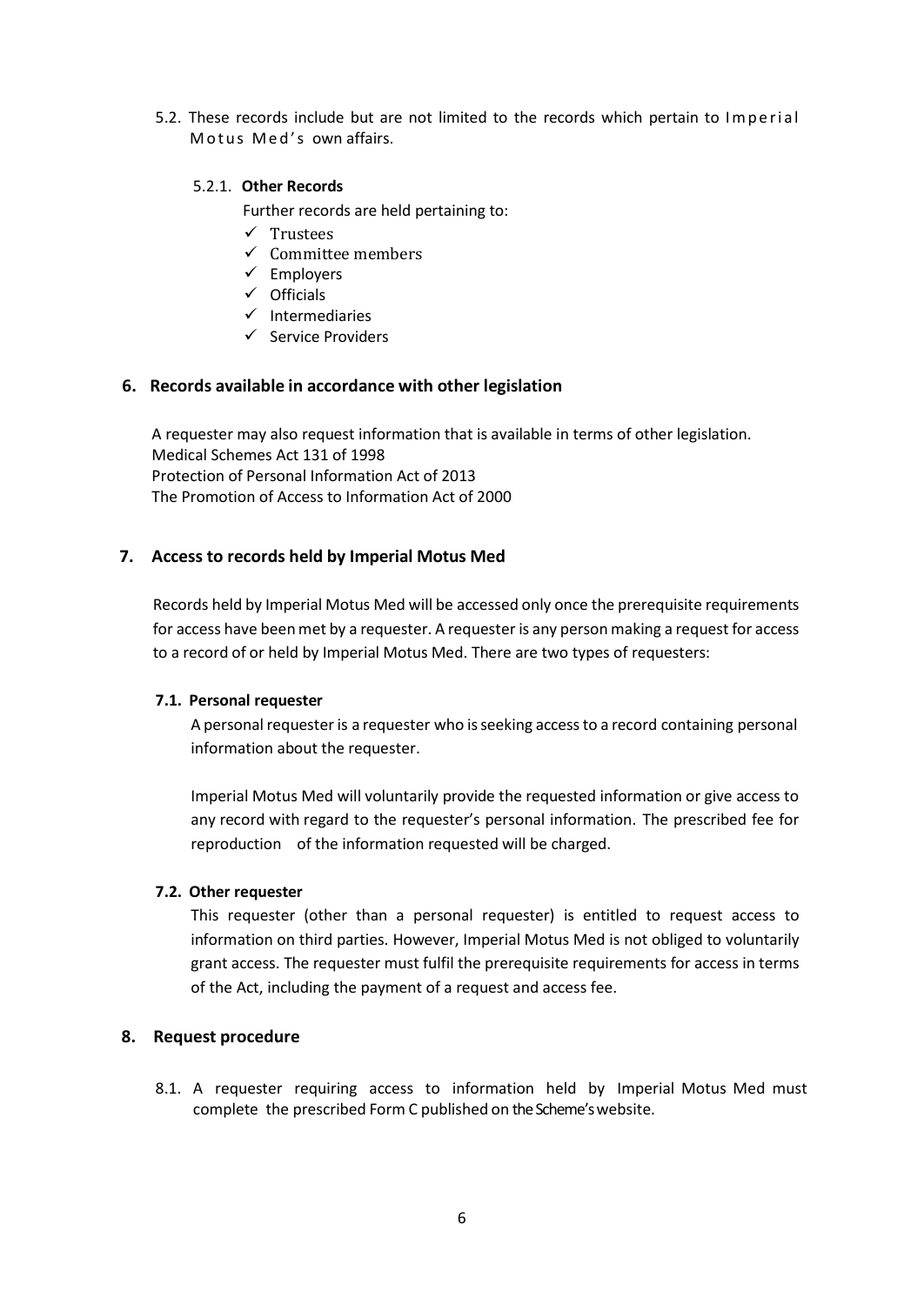- 8.2. Submit the completed form to the Information Officer at the postal or physical address, fax number or electronic mail address recorded in paragraph 2 of this manual and pay a request fee and a deposit, where so advised.
- 8.3. The prescribed form must be completed with enough particularity to at least enable the Information Officer to identify:
	- 8.3.1. The record or records requested;
	- 8.3.2. The identity number of the requester;
	- 8.3.3. The form of access required, if the request is granted;
	- 8.3.4. The e-mail, postal address, or fax number of the requester.
- 8.4. If a request is made on behalf of another person, then the requester must submit proof of the capacity in which the requester is making the request to the reasonable satisfaction of the Information Officer.
- 8.5. The requester must state that he/she requires the information in order to exercise or protect a right, and clearly state what the nature of the right to be exercised or protected. In addition, the requester must clearly specify why the record is necessary to exercise or protect such a right.
- 8.6. Imperial Motus Med will process the request within 30 days, unless the requester has stated special reasons which would satisfy the Information Officer that circumstances dictate that the above time periods could not be complied with.
- 8.7. The requester will be informed in writing whether access has been granted or denied. If, in addition, the requester requires the reasons for the decision in any other manner, he must state the manner and the particulars so required.
- 8.8. If an individual is unable to complete the prescribed form because of illiteracy or disability, such a person may make the request orally to the Information Officer.
- 8.9. Where applicable, the requester must pay the prescribed fee if applicable before any further processing can take place.

#### **9. Decision**

Imperial Motus Med will, within 30 days of receipt of the request, decide whether to grant or decline the request and give notice with reasons (if required) to that effect. The 30-day period within which Imperial Motus Med has to decide whether to grant or refuse the request, may be extended for a further period of not more than 30 days if the request is for a large number of information, or the request requires a search for information held at another office of the Scheme and the information cannot reasonably be obtained within the original 30-day period. The Information Officer will notify the requester in writing should an extension be sought.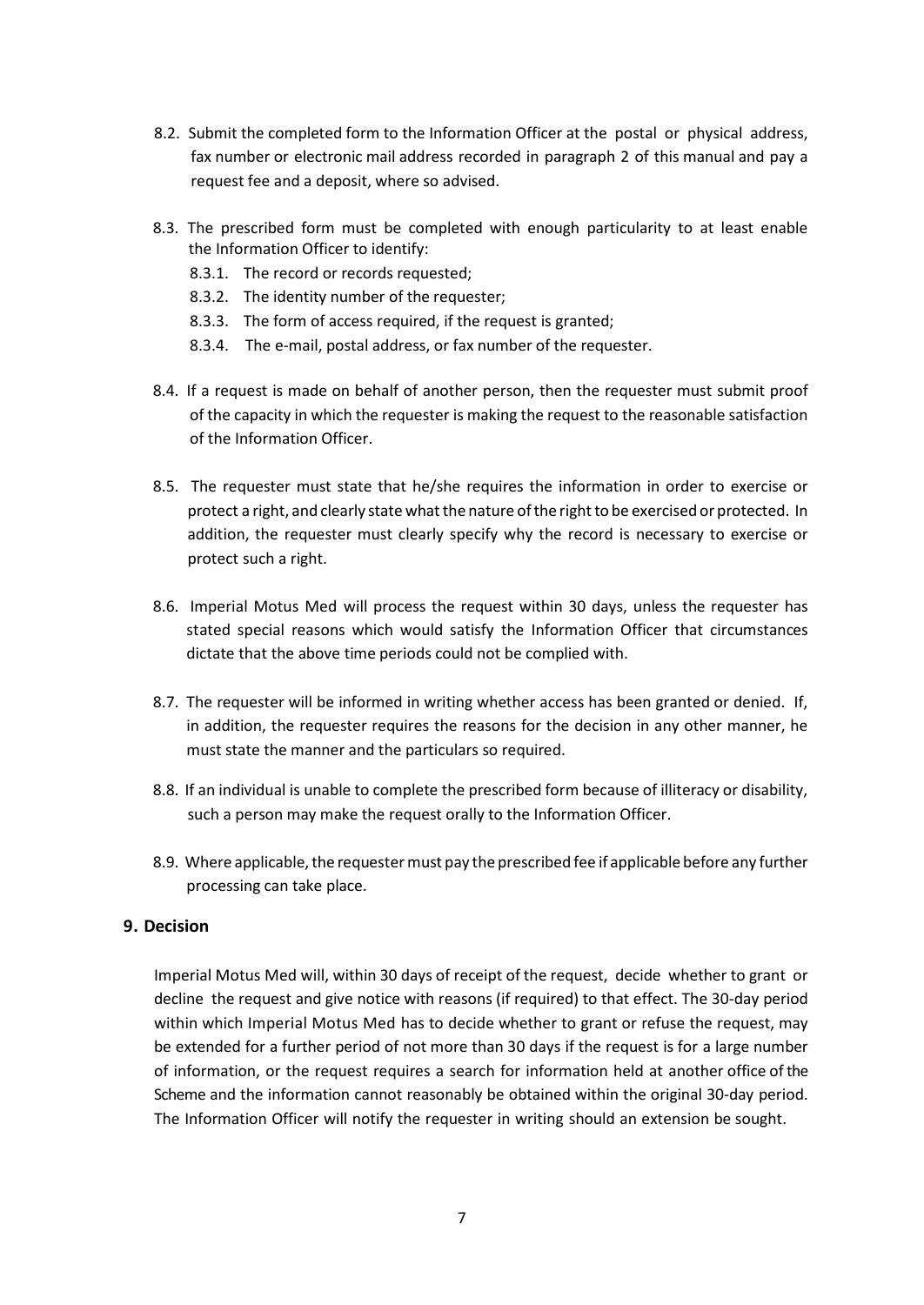#### **10. Grounds for refusal of access to records**

The Information Officer may refuse a request for information based on the following:

- 10.1. Mandatory protection of the privacy of a third party who is a natural person, which would involve the unreasonable disclosure of personal information of that natural person;
- 10.2. Mandatory protection of the commercial information of a third party, if the record contains:
	- 10.2.1. Trade secrets of that third party;
	- 10.2.2. Financial, commercial, scientific or technical information which disclosure could likelycause harm to the financial or commercial interests of that third party; and
	- 10.2.3. Information disclosed in confidence by a third party to Imperial Motus Med, if the disclosure could put that third party at a disadvantage in negotiations or commercial competition.
- 10.3. Mandatory protection of confidential information of third parties if it is protected in terms of any agreement or legislation;
- 10.4. Mandatory protection of the safety of individuals and the protection of property;
- 10.5. Mandatory protection of records which would be regarded as privileged in legal proceedings;
- 10.6. The commercial activities of Imperial Motus Med, which may include:
	- 10.6.1. Trade secrets of Imperial Motus Med;
	- 10.6.2. Financial, commercial, scientific or technical information which disclosure could likelycause harm to the financial or commercial interests of Imperial Motus Med;
	- 10.6.3. Information which, if disclosed, could put IMM at a disadvantage in negotiations or commercial competition;
	- 10.6.4. A computer program which is owned by Imperial Motus Med and which is protected by copyright.
- 10.7. The research information of IMM or a third party, if its disclosure would disclose the identity of the institution, the researcher or the subject matter of the research and would place the research at a serious disadvantage;
- 10.8. Requests for information that is clearly frivolous or vexatious, or which involve an unreasonable diversion of resources shall be refused.